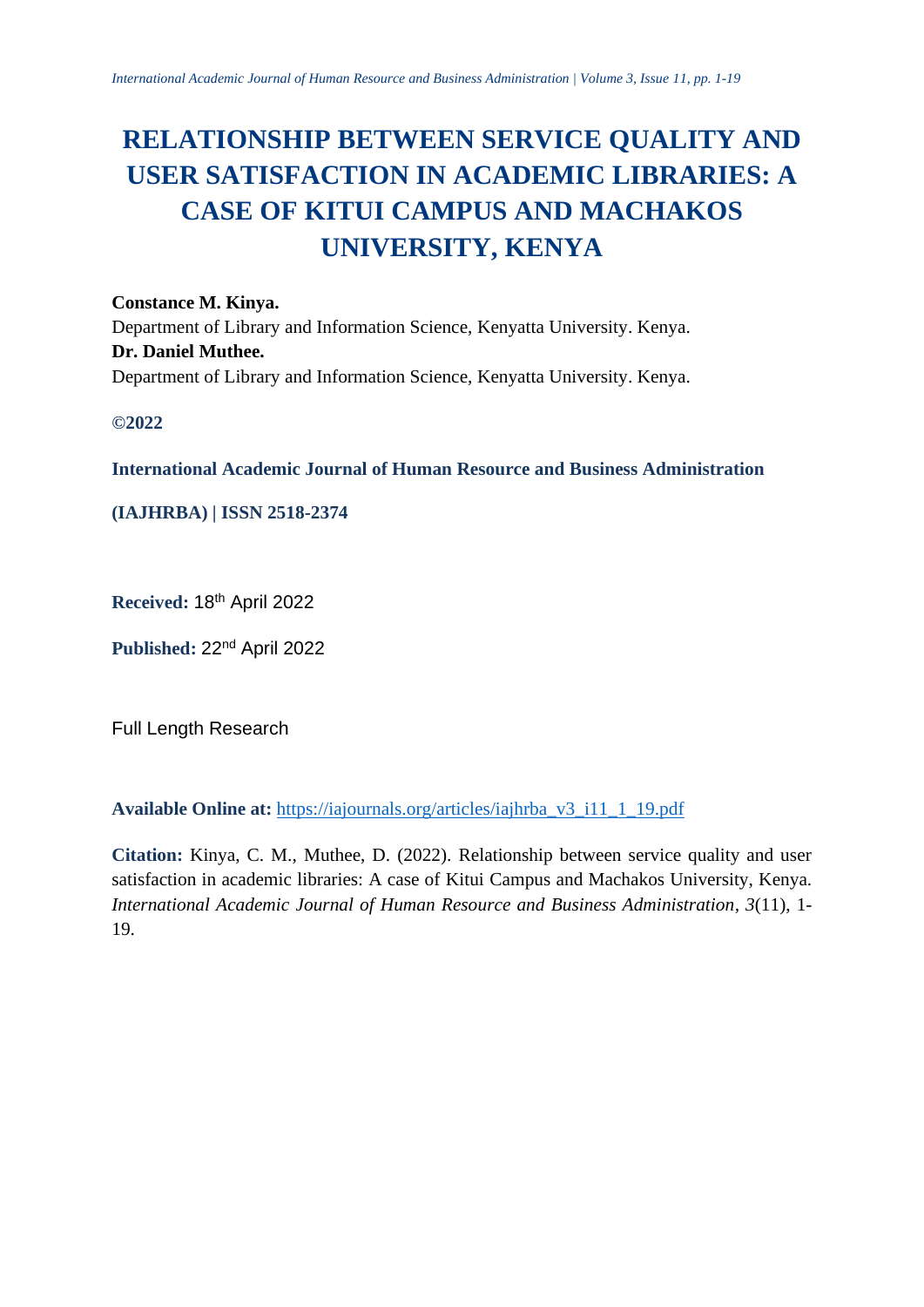## **ABSTRACT**

This learning purposes to examine the affiliation between service worth and client gratification in Kenyan university libraries. The following objectives guided this study: determining the constraint the user face during service encounter; establishing what extra library services needed to cater for the needs of students; determining the affiliation amongst service worthiness and user gratification of students at Machakos and Kitui university libraries and the degree of satisfaction provided by the services given, as well as how service quality aspects impact customer gratification, are all issues that students confront throughout service encounters. With the five facets of service quality, the SERVQUAL instrument for measuring service eminence, which is based on 22 questions and assesses a user's evaluation of service quality, was utilized. The researcher utilized a cross - sectional design as an expressive research design in order to offer an overall picture of how service quality affects customer satisfaction in academic libraries. The study's target population was third and fourth-year academic undergraduates who use and made use of the academic library during the time of research data collection. A systematic random sampling method was used to select a sample size of 161 respondents. The primary data was collected using

questionnaires that was distributed to the two libraries. The information analysis was done by use of both descriptive and inferential statistics. The study found out that that some library users frequented the library once every week, while others frequented the library daily. They users added that they visited the library because it had individualized attention by the librarians. It was noted that Personnel at the library are well dressed and neat at all times. Another discovery made by the respondents is that the library keeps accurate records e.g., circulation, accounts records and academic reports etc. it was noted that Personnel of library are not too busy to respond promptly to students' requests. On regression analysis, the study found out that significance value of p less than 0.05 was established having an f-value of 22.164 which is significant at  $(p=0.00)$ . The regression equation deduced that holding the other factors in the equation constant at zero, service quality will increase by  $0.782$  (p = 0.00 ˂0.05). Finally, the correlation coefficient, R, was 0.341 which showed that there is a great interrelation between service quality and user satisfaction.

**Key words**: Service quality, User Satisfaction, Customer satisfaction and quality of service

## **INTRODUCTION**

Fast changes in client preferences and tastes as a result of information exposure through information communication technology, globalization, and shifts in innovation characterize upto-date time. This change has had an impact on consumer expectations, which are becoming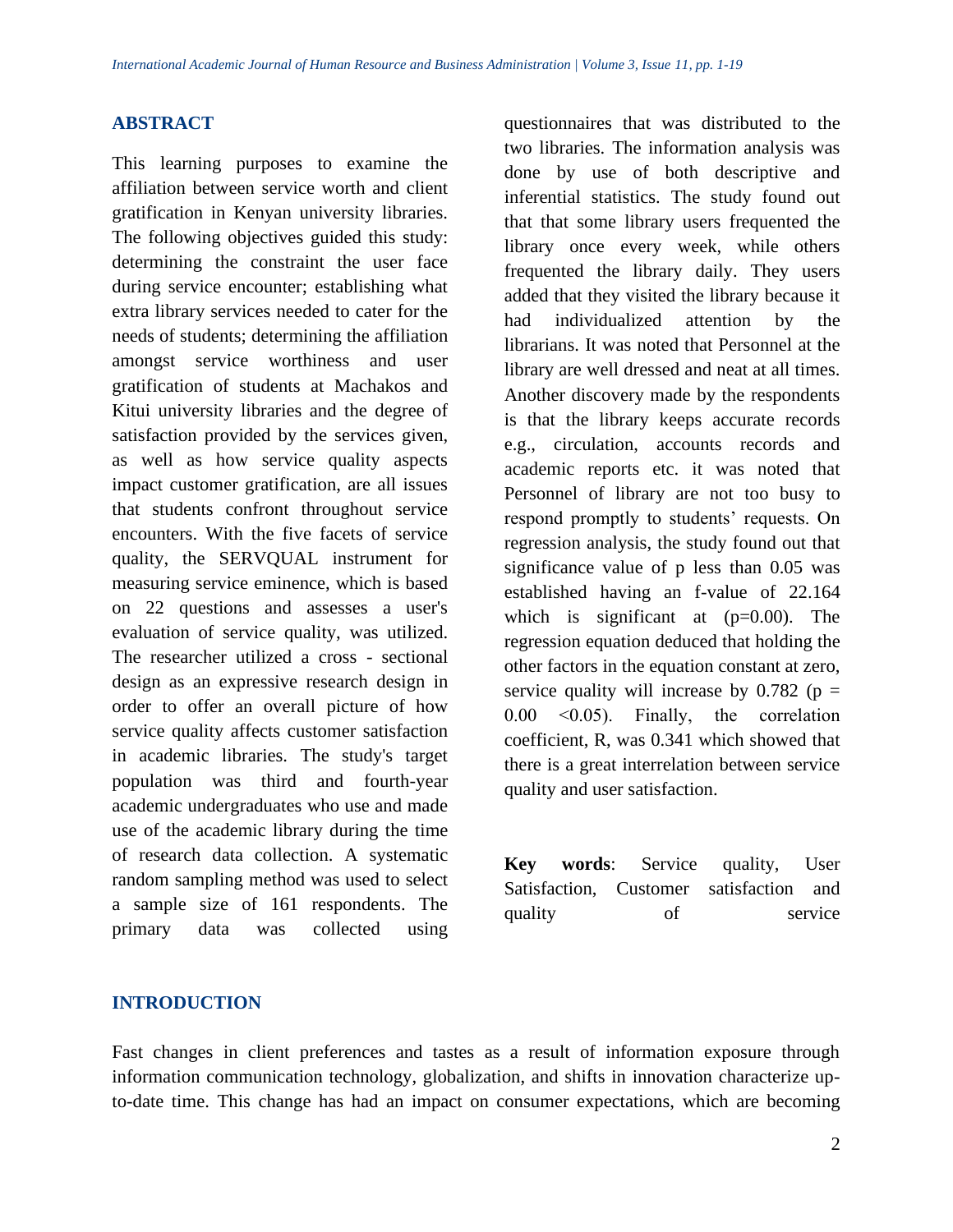increasingly isolated and specialized. Academic libraries, as per Simmonds (2001), are the "heart" of the learning public community, providing a gathering space for students and professors to do study and expand their expertise. Libraries and information centers play an important role in providing users with the information and access to information they need for their research and academic growth.

Illustrations (ILL), current awareness services (CAS), selective dissemination of information (SDI), bibliographic listing, reading room, and other services were traditionally offered by libraries and which were based on collection. Changes in application of information technology and shift in modernization is the new trend in the library. Furthermore, historical practices have altered, and value-added services have arisen to match the new library environment. For example, internet services have permitted the creation of virtual libraries with a rich collection of electronic databases, E-mail services, and other services. This shift effected a great compression on libraries to evaluate the degree that their services chance 'quality' criteria. (Thompson, Bruce; Cook & Colleen, 2000). In this era, 'every unity... is appreciated in proportion to its contribution to the university's qualitative success, as per Nitecki 1996b, p. 181.' This victory may be solidified by prioritizing the library user as the most important factor in meeting their information requirements.

As per research, consumer satisfaction plays a critical influence in customer loyalty and retention (Mohsan et al., 2011). Customer satisfaction has always been a significant component in determining a company's performance (Hossan, 2012). One approach to shape customer satisfaction is to grasp the benefits and costs connection of consumers' expectations based on previous experiences, and another way is to look at the customer relationship's life cycle (Ojo, 2010).

The worthiness of service is one of the most vital aspects that impact customer satisfaction (Timothy, 2012). The extent to which a client's perception of provision encounters or surpasses their expectations is referred to as service eminence (Zeithaml, Parasuraman & Berry, 1990). To satisfy consumers, service givers must first learn about them, their requirements, and their expectations in order to improve the present functionality and implement new service delivery methods Service quality measurement allows businesses and service givers to compare before and after modifications, categorize quality-related issues, and create explicit service distribution criteria (Hossan, 2012).

## **Academic libraries in Kenya**

The University of Nairobi's First Library dates back to when Kenya's most significant academic institution was founded in (Chepkwony, 2012). Kenya now has over fifteen state institutions and over twenty private universities, all of which include academic libraries. Academic libraries, as per Simmonds (2001), are the "heart" of the learning community, and libraries in those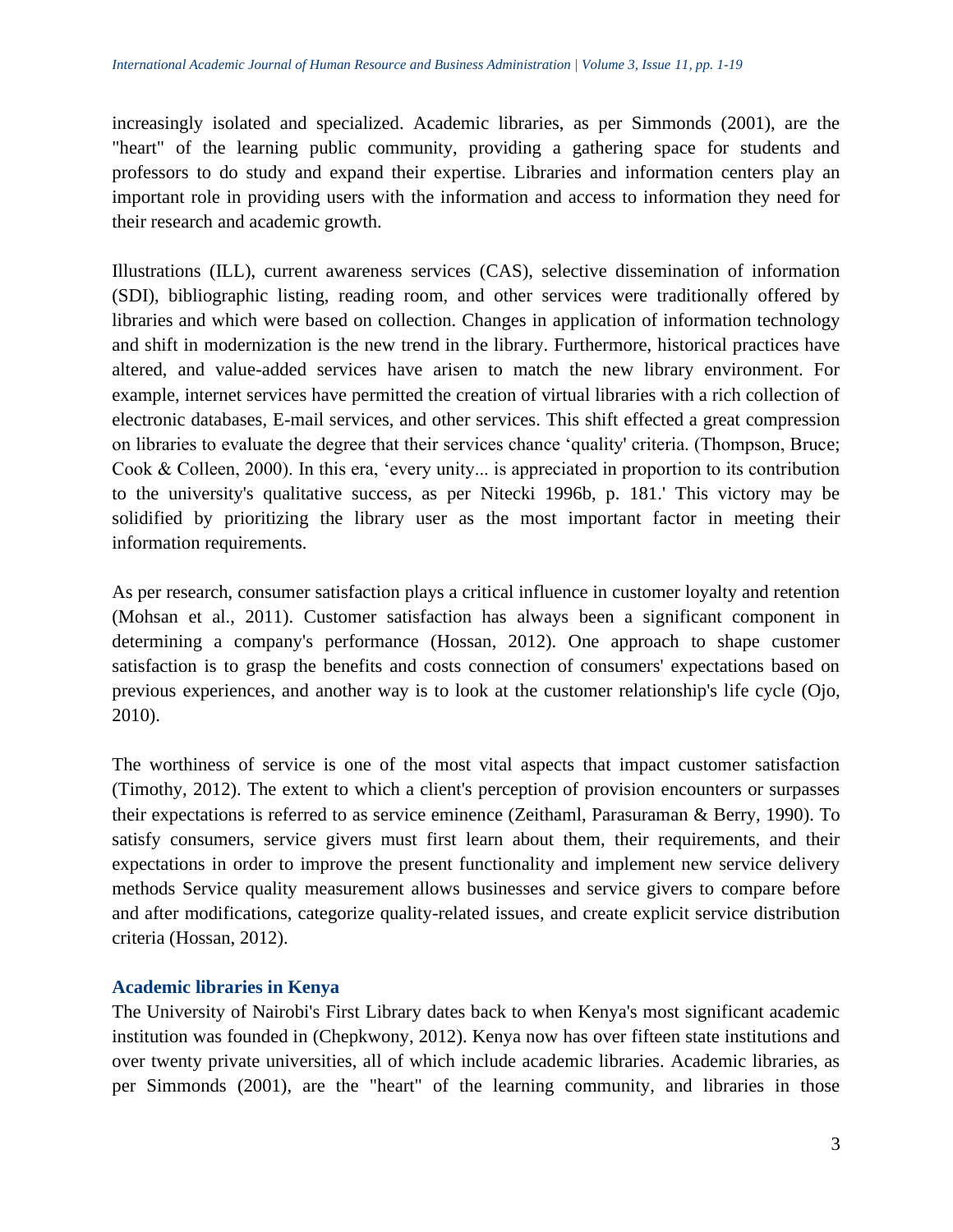organizations assist students and investigators with their information requirements. To be the 'Heart' of the learning community, the library offers a wide range of services, including; access to the library's collection, such as books and journals; reference; assistance; training; print services; photocopying and bibliographic materials like indexes or databases for literature search, etc.

Access to information has long been recognized as a crucial component of growth. In a world that thrives on knowledge and diversity of race, academic libraries should make strides (Chacha, 2002). Because of technology and globalization, academic libraries have dramatically changed their service delivery methods from conventional to electronic. Academic libraries are said to be knowledge generating organizations, as a system of interconnected activities and processes that collaborate to achieve overall corporate objectives (Daneshgar & Darirokh, 2007). As a result, academic libraries play an essential character in the advancement of our knowledge. It generates knowledge through contented management, knowledge organization, and assessment of the validity and trustworthiness of data acquired from new sources as cited by (Sinotte, 2000).

Because academic libraries have the position of being a treasure house of information, the quality of their service is essential in satisfying user knowledge demands. Due to developing technological trends, scholars, scientists, researchers, students, and others in the mainstream of higher education have grown increasingly demanding of quality services that meet their demands (Ghost & Gnanadhas, 2011), because of changing technological developments and consumer awareness of what they want and expect. Though we may analyze the performance of libraries using statistical data such as the number of people who use library services, the number of books loaned, and so on, it is still insufficient to indicate what consumers' true impressions of the library are. As a result, the investigator's goal in this study is to smear the SERVQUAL replica to show the bridge between library service eminence and client gratification. This is because knowledge of how the library and users cooperate may improve surveys of both the practice and facilities of library services.

## **LITERATURE REVIEW**

Significant disagreements as to what it established have muddled the rising interest in service sectors. Payne (1993) summed it up after a wide range of evaluations when he said, "As stated by (Zeithaml & Bitner, 2003) that, a service is perhaps any operation that involves intangible components and has some touch with both consumers and individuals who own things but does not result in a change of ownership. It's conceivable that the service's state may change, and that the service will or will not be effectively connected to a physical object. Service quality is defined by Nitecki et al. (2001) as fulfilling or exceeding customers' expectations, or as the difference between clients' insight and anticipation of service. Service quality, according to Othman & Owen, is the result of a client's thorough examination of the supplied difference between expected and actual service presentation (Othman & Owen, 2002).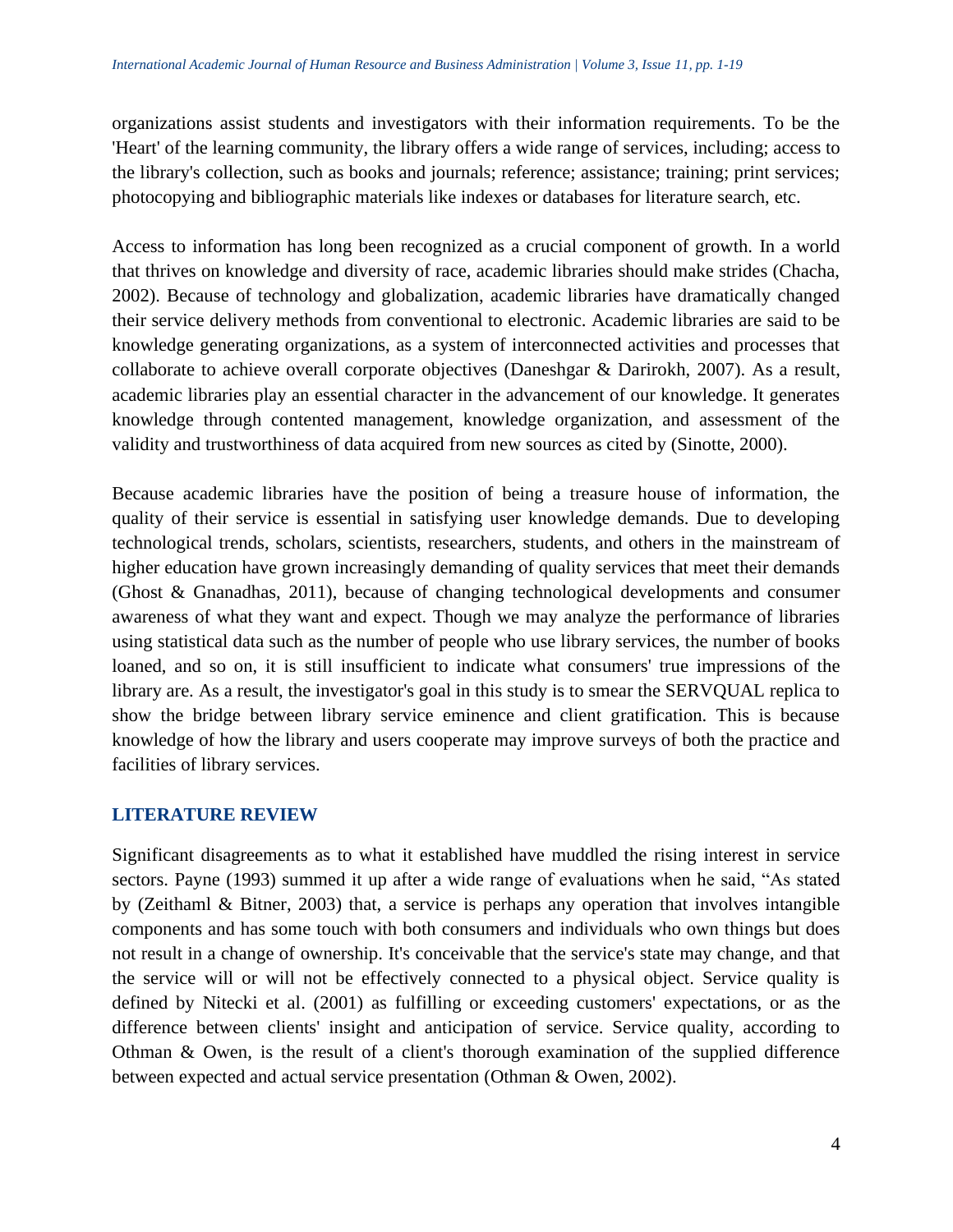As per to Kotler (2006), there are four main aspects pertaining to services that have major influence on business design: Intangibility, Inseparability, Inseparability, Perishability and Intangibility. Services lack physical qualities that can be seen through the naked eye, touched by hand, smelled by nose, heard by the ear, or tested prior to buying since they are acts or activities rather than goods. Services are difficult to describe since they cannot be seen, tested, felt, or even smelled, making demand adjustments exceedingly tough to achieve. In order to decrease ambiguity, clients search for signs of service quality in the location, personnel, pricing, or anything else they may look at or observe. Intangibility is also the source of the biggest discrepancy between services and commodities, thus service givers must first make the service tangible in a single or many habits, as well as offer quality indications to respondents.

Due to customer feedback, several worthy representations have been developed to bridge the gap between customers and service givers. The SERVQUAL model and the Gap model are two approaches that were utilized in this study to assist identify customer requirements from quality perception. Zeithaml, Berry and Parasuraman (1988) established the SERVQUAL prototype as an instrument for setting consumer prospects and insights into service worthiness. SERVQUAL is a standardized instrument that has been used in a wide range of service sectors. The concept is founded on the idea that a business or organization's service quality may be determined through customers' assessment of product by comparing their opinion of their service to the expectations of their clients. This paradigm has five (5) tangible dimensions: dependability, responsiveness, empathy, and assurance: The term "tangibility" refers to the physical representation of a service. It refers to the physical look of facilities, equipment, and employees, as well as communication materials. Physical facilities such as tools, machinery, and representations are connected with tangibles. Customers evaluate quality by looking at the physical image (Zeithaml et al., 2006).

## **Methodology**

The descriptive research design was used in this investigation. As per Orodho (2003), descriptive design is a means of gathering data through interviewing or distributing questionnaires to a group of people. Sakaran (2003) is of the opinion that descriptive research is done to describe the features of the variables of interest in a given circumstance.

The main goal is to assess service quality and user satisfaction at Machakos and Kitui university libraries, which are representative of public university libraries because they share some characteristics. Furthermore, owing to accessibility, the researcher, as well as the one financing the research, was able to readily access and monitor the research.

A population refers to a big group of people from which a sample is drawn. The study's target demographic consists of students who use the library. In terms of seating capacity, the Machakos university library can handle 450 library users/clients, whereas the Kitui university library can accommodate 400 users/clients.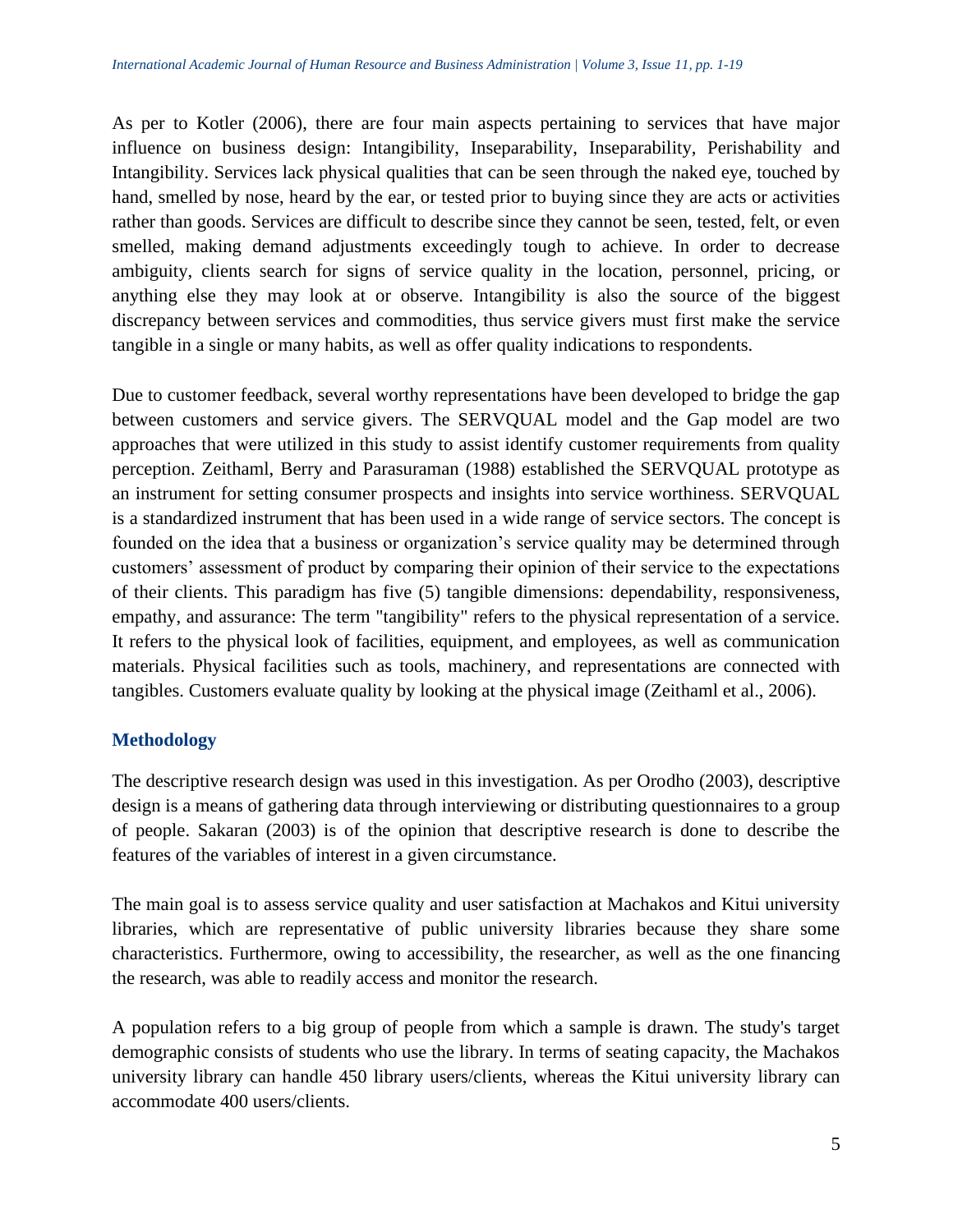As per Kombo and Tromp (2006), sampling strategies are used to choose information-rich respondents for in-depth research of the issues at hand. Students used systematic random probability sampling as their sampling strategy. The researcher picks each element in the population at random using systematic random sampling. After that, the researcher selects the nth subject from the list. Each component is chosen independently of the others (Walliman, 2011). The researcher chose a respondent at random from the Machakos and Kitui libraries, and chose a student from the 5th, 3rd, or 4th year. This was done with students in their third and fourth years because they have already interacted with library services for more than two years, and hoped to be the right informant on the library services.

The Yamane (1967) statistical method for determining sample size in relation to the population under investigation was used to estimate the sample size for students.

Yamane's formula is as follows: n=N/1+N (e) 2

By what means:

n=number of samples

N is the total population or the target population.

e stands for precision/sampling error, which is often 0.10, 0.05, or 0.01.

In the Machakos library, the target population of students in proportion to seating is 450, and in Kitui, the seating capacity is 400. Using Yamane's formula as a guide.

 $n=N/1+N$  (e) 2;

MKS (Machakos university collage)

```
n=450/1+450(0.010)2
n=81.81.
n=81Kitui University
n=400/1+400(0.10)2
n=81
```
The sample size of 81 respondents out of entire population of 450 respondents in MKS was therefore be the lowest acceptable number of respondents to maintain a 95 percent confidence level. The sample size of 81 respondents out of entire population of 400 respondents in Kitui would therefore be the lowest acceptable number of respondents to maintain a 95 percent confidence level.

This study looked into the satisfaction of users (students) in relation to service quality. The SERVQUAL tool has seen a lot of action. Parasuraman et al., are the creators of this tool (Parasuraman et al., 1995). It consisted of 10 parts that were later revised, resulting in the present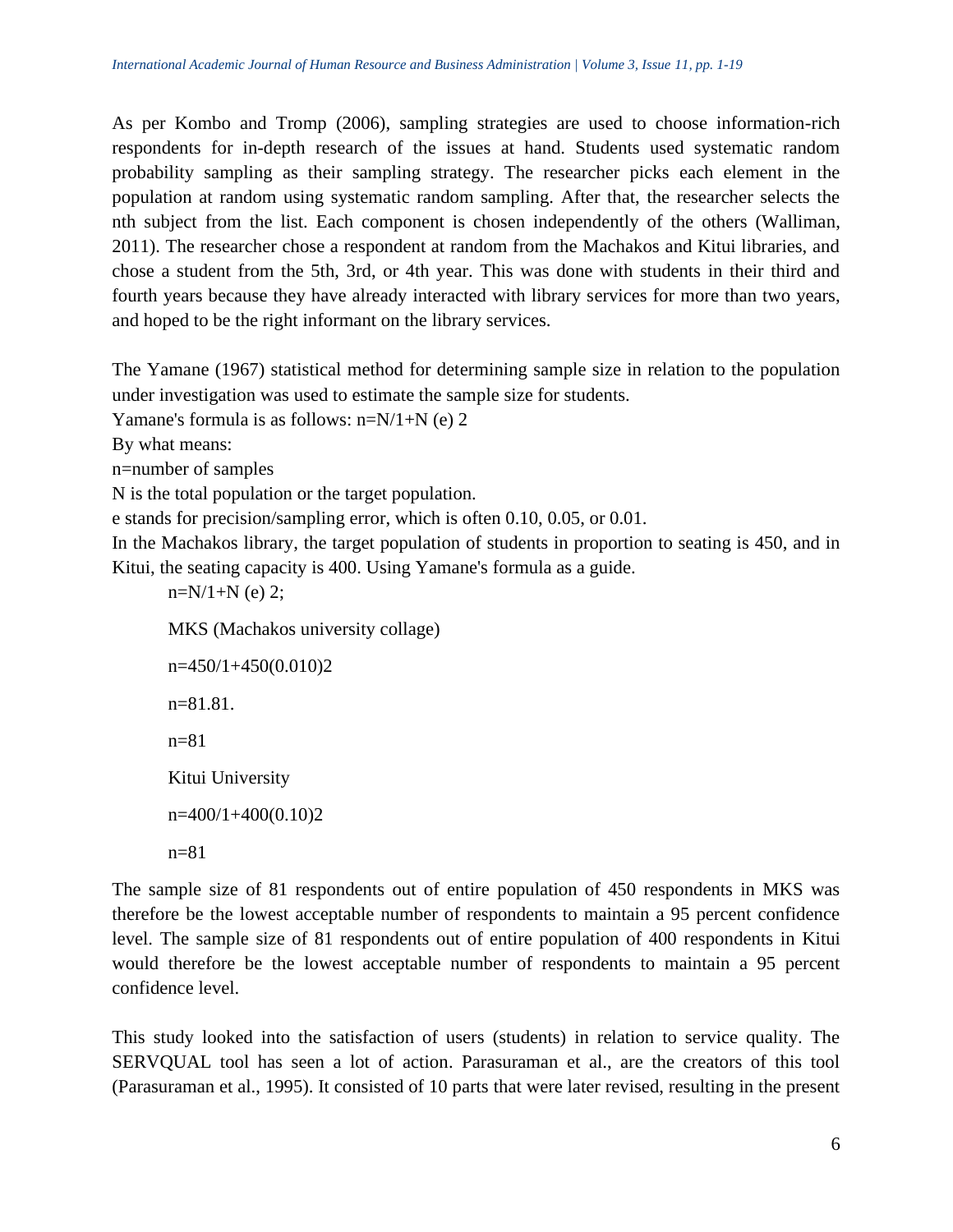model, which employs five major components of excellent service: dependability, assurance, tangibility, empathy, and responsiveness (Bedi, 2006).

Users were questioned about a variety of service dimensions under each of these five service quality characteristics. The SERVQUAL tool is a 22-item questionnaire that assesses a user's perception of an organization's service quality based on five main criteria. At the Machakos and Kitui libraries, this technology was accepted and used by researchers. The comments of library clients in Machakos and Kitui was recorded in a Likert Scale ranging from 1 to 5, with 1 representing "strongly disagree" and 5 representing "strongly agree."

As per Gay Mills and Airasian (2006), a pilot study is a "dress rehearsal" in which a small size trial of the research is conducted prior to full scale survey, and it helps to clarify and remove ambiguous or unclear questions. As a quality control step, a pilot study of this research was undertaken by randomly picking 5 respondents from the sample size. Expert judgment, according to Borge and Gall (1959), improves the content validity of an instrument. The researcher enlisted the help of the supervisor to determine if the instruments was precisely quantity what ought to quantity.

A qualitative researcher should consider the two elements validity and reliability while judging the quality of the study, designing the investigation, and assessing the results, as per Patton (2001). SERVQUAL, a research tool that has been utilized and whose validity has been validated and proven, was used (Bedi, 2006). After pre-testing on a few people, this tool was enhanced from the sample size. The SERVQUAL instrument's dependability has been evaluated in various research, and it has been proven to be reliable (Parasuraman et al., 1995). The dependability of the SERVQUAL instrument was determined by pre-testing among chosen user and service provider respondents from Machakos and Kitui universities. The questionnaires for the pilot research were also examined. Cronbach's alpha was used by the researcher to test the dependability of the instrument.

The researcher chose respondents in user gratification (dependent variable) for 3rd and 4th year students who utilized the library during the research period using a systematic random sampling approach. The researcher went to several university libraries and distribute questionnaires by means of the drop-and-pick tactic.

Data analysis, according to Walliman (2011), is the process of acquiring, modeling, and manipulating data in order to extract valuable information, generate conclusions, and aid decision-making. As per Jackson (2009), data analysis entails organizing data into a logical format. This means that before data can be represented, it must be effectively structured. Because the data was collected using questionnaires in order to determine the link between service quality distribution and customer satisfaction, the data was analyzed using both qualitative and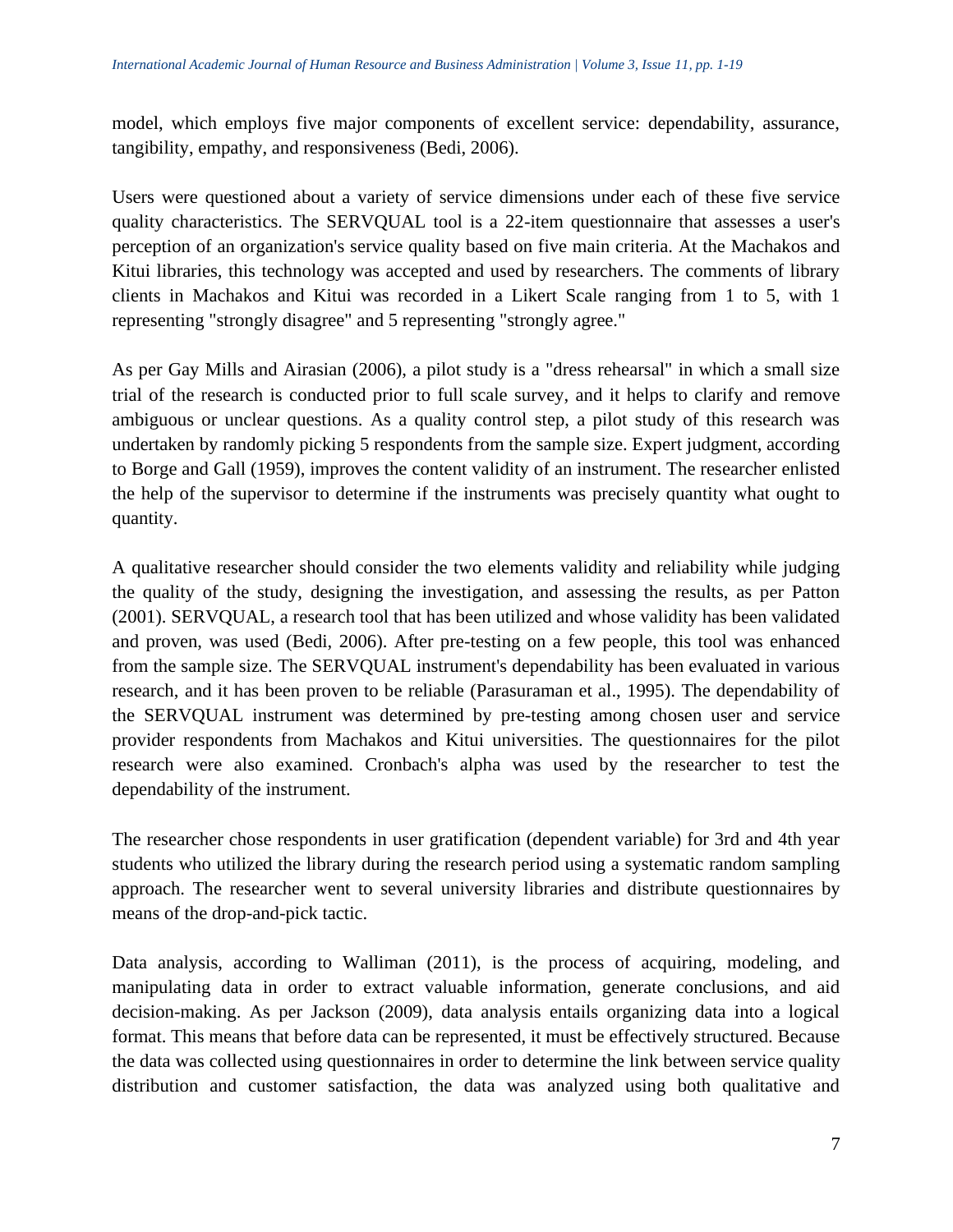quantitative approaches. The SERVQUAL model was used to assess descriptive data based on service quality (mean and standard deviation). To supplement the text, graphic images was utilized to enhance findings using Statistical Psychology of Social Sciences (SPSS). A multiple regression model was used to investigate the link between service quality and user satisfaction in academic libraries.

## **RESULTS**

## **Regression Analysis**

The regression equation deduced that holding the other factors in the equation constant at zero, service quality will increase by 0.782 ( $p = 0.00 \le 0.05$ ). It is evident from the model that the predictor variable contributes positively to service quality in Kenyan Libraries (Kitui and Machakos universities). This is supported by the fact that all the coefficients have positive values. By having all other independent factors constant, a unit increase in user satisfaction will cause 0.82(82.2%) increase in service quality in in Kenyan Libraries (Kitui and Machakos universities).

## **Analysis of Variant**

## **Table 1: ANOVA<sup>a</sup>**

| Model |                             | Sum of Sq df |     | Mean Squ F   |                 | Sig.       |
|-------|-----------------------------|--------------|-----|--------------|-----------------|------------|
|       | $1$ Regressio               | 12.223       |     |              | 12.223 21.05689 | 8.9615E-06 |
|       | Residual                    | 92.876       |     | 160 0.580475 |                 |            |
|       | Total                       | 105.099      | 161 |              |                 |            |
|       | a. Predict Service Quality  |              |     |              |                 |            |
|       | b. Depend User Satisfaction |              |     |              |                 |            |

The significance of the regression model was tested using the *ANOVA* model, where by an f significance value of p less than 0.05 was established having an f-value of 22.164 which is significant at  $(p=0.00)$ . This shows that the model is statistically significant in predicting relationship between service quality and user satisfaction.

## **Regression Coefficients**

#### **Table 2: Coefficientsa**

| Model |                             | Unstandardized CoeStandardized Coefficients |       |       |                  |            |  |
|-------|-----------------------------|---------------------------------------------|-------|-------|------------------|------------|--|
|       |                             | B                                           | Sig.  |       |                  |            |  |
|       | $1$ (Constant               | 3.77                                        | 0.451 |       | 8.359202         | 2.90E-14   |  |
|       | Tangibilit                  | 0.782                                       | 0.121 | 0.146 | 6.46281          | 1.18E-09   |  |
|       | Reliability                 | 0.463                                       | 0.079 |       | 0.126 5.860759   | 2.55E-08   |  |
|       | Responsiv                   | 0.473                                       | 0.073 | 0.045 | 6.479452         | 1.08E-09   |  |
|       | Assuranc                    | 0.532                                       | 0.073 |       | $0.142$ 7.287671 | $1.36E-11$ |  |
|       | <b>Empathy Services</b>     |                                             |       |       |                  |            |  |
|       | a. Depend User Satisfaction |                                             |       |       |                  |            |  |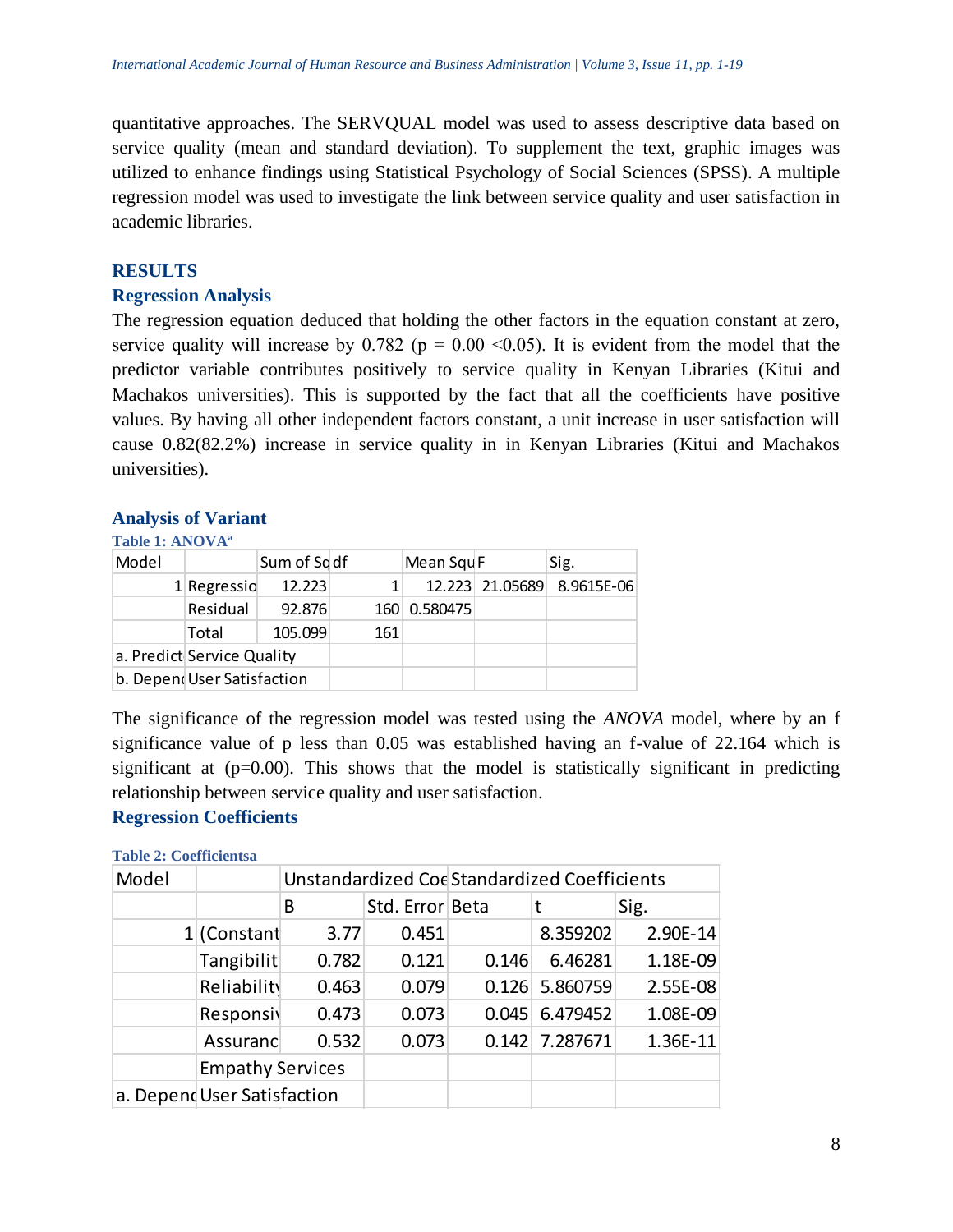The table above illustrates findings of the linear regression model that was employed in the study of the effect of independent variable (User Satisfaction) on the dependent variable (user satisfaction) From the analysis and based on the regression coefficient as based on the table above, the linear regression describing the actual relationship between factors considered in the study took the form of Y=0.782+ 0.463+0.473+0.532 +e.

| <b>Table 3: Model summary</b> |  |
|-------------------------------|--|
|-------------------------------|--|

|  | $\vert$ R square $\vert$ 1-(residual-total) |            |                                              |  |                            |  |                                                                        |
|--|---------------------------------------------|------------|----------------------------------------------|--|----------------------------|--|------------------------------------------------------------------------|
|  |                                             |            |                                              |  |                            |  |                                                                        |
|  | Model                                       |            | R Square Adjusted Std. Error of the Estimate |  |                            |  |                                                                        |
|  |                                             | 1 0.341028 |                                              |  | $0.1163$ 0.110777 0.761889 |  |                                                                        |
|  |                                             |            |                                              |  |                            |  | a. Predict Tangibilit Reliabilit Responsi Assurance Empathy of Service |

The independent variable that was being researched on was User satisfaction. As per the table above, the correlation coefficient, R, was 0.341 which showed that there is a great interrelation between service quality and user satisfaction. In addition, the adjusted R squared was 0.116, which gives proof that there was a variation of 34.1 percent on service quality resulting from changes in user satisfaction.

# **Descriptive Analysis**

The research did a descriptive analysis on Tangibility of service, Reliability of service, Responsiveness of service, Assurance of service and Empathy of services.

# **Tangibility of Service**

Participants were asked to indicate their level of agreement with the following statements relating to tangibility of service.

**Table 4: Tangibility of service**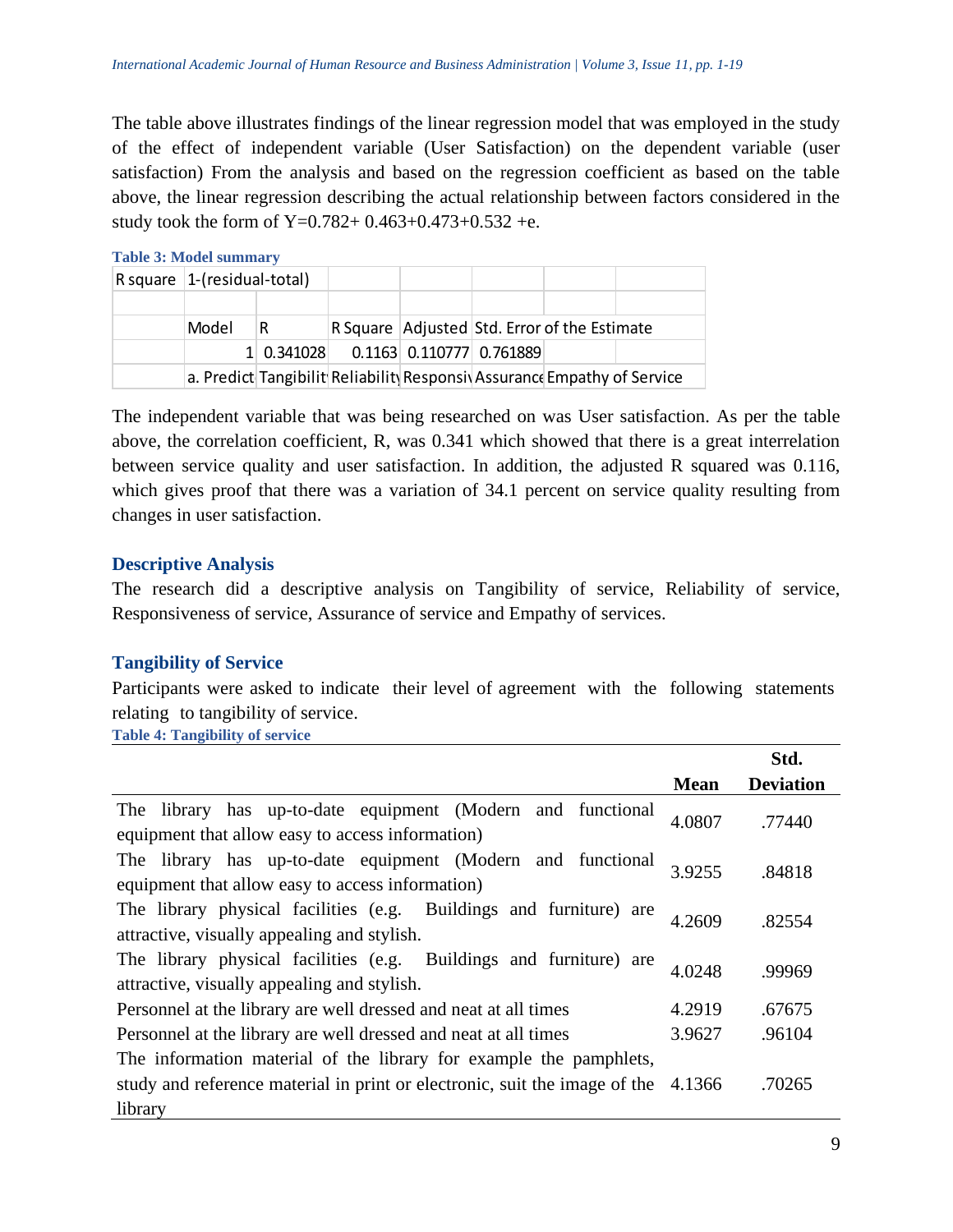| The information material of the library for example the pamphlets,                  |        |
|-------------------------------------------------------------------------------------|--------|
| study and reference material in print or electronic, suit the image of the $3.8696$ | .72569 |
| library                                                                             |        |

The respondents indicated that on expectation that the library has up-to-date equipment (Modern and functional equipment that allow easy to access information) with (mean=4.0807) and on perception, they indicated that the library has up-to-date equipment (Modern and functional equipment that allow easy to access information) with (mean=3.9255). On expectation, the respondents indicated that the library physical facilities (e.g. Buildings and furniture) are attractive, visually appealing and stylish with (mean=4.2609) and on perception, they indicated that the library physical facilities (e.g. Buildings and furniture) are attractive, visually appealing and stylish with (mean=4.0248). On expectation the respondents indicated that Personnel at the library are well dressed and neat at all times with (mean=4.2919) and on perception, they indicated that Personnel at the library are well dressed and neat at all times with (mean=3.9627) finally, on expectation, the respondents indicated that the information material of the library for example the pamphlets, study and reference material in print or electronic, suit the image of the library with (mean=4.1366) and on perception, they indicated that the information material of the library for example the pamphlets, study and reference material in print or electronic, suit the image of the library with (mean=3.8696).

#### **Reliability of service**

**Table 5: Reliability of service**

Participants were also asked to indicate their level of agreement with the following statements relating to reliability of service.

|                                                                                                             | <b>Mean</b> | <b>Std. Deviation</b> |
|-------------------------------------------------------------------------------------------------------------|-------------|-----------------------|
| When promises to do something at certain times it does so                                                   | 4.0435      | .85402                |
| When promises to do something at certain times it does so                                                   | 3.8882      | .71584                |
| When students and researchers have problems, the personnel at the<br>library are sympathetic and reassuring | 3.8199      | .84327                |
| When students and researchers have problems, the personnel at the<br>library are sympathetic and reassuring | 3.7019      | .78138                |
| The library is always dependable and provides the service right the<br>first time                           | 3.7205      | .83075                |
| The library is always dependable and provides the service right the<br>first time                           | 3.7143      | .61673                |
| The library provides service the time it promises to do so.                                                 | 3.9938      | .82536                |
| The library provides service the time it promises to do so.                                                 | 3.5776      | 1.09339               |
| The library keeps accurate records e.g., circulation, accounts records<br>and academic reports etc          | 4.0621      | .73049                |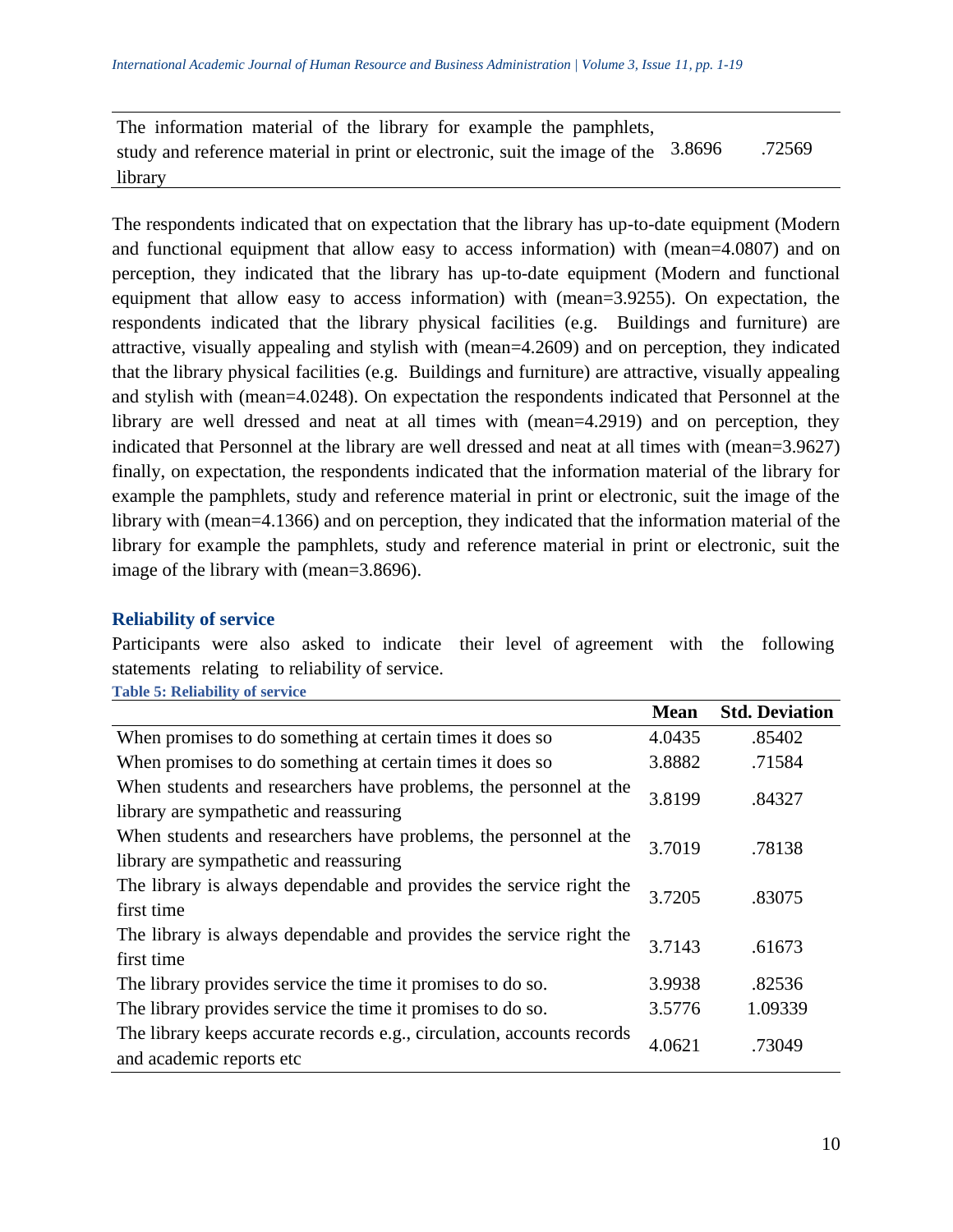| The library keeps accurate records e.g., circulation, accounts records<br>and academic reports etc. | 3.8634 | 1.03378 |
|-----------------------------------------------------------------------------------------------------|--------|---------|
| The library keeps accurate records e.g., circulation, accounts records<br>and academic reports etc. | 3.6523 | .03378  |

The respondents indicated that on expectation that when promises to do something at certain times it does so with (mean=4.0435) and on perception, they indicated that the when promises to do something at certain times it does so with (mean=3.8882). On expectation, the respondents agreed that when students and researchers have problems, the personnel at the library are sympathetic and reassuring with (mean=3.8199) and on perception, the respondents indicated that when students and researchers have problems, the personnel at the library are sympathetic and reassuring with (mean=3.7019). On expectation, the respondents also indicated that the library is always dependable and provides the service right the first time with (mean=3.7205) and on perception, they indicated that the library is always dependable and provides the service right the first time with (mean=3.7143). On expectation, the respondents also indicated that the library provides service the time it promises to do so with (mean=3.9938), and on perception, they indicated that the library provides service the time it promises to do so with (mean=3.5776). Finally, on expectation the respondents indicated that the library keeps accurate records e.g., circulation, accounts records and academic reports etc. with (mean=4.0621). Respondents on expectation indicated that they indicated that the library keeps accurate records e.g., circulation, accounts records and academic reports etc. with (mean=3.8634), while on perception, they indicated that the library keeps accurate records e.g., circulation, accounts records and academic reports etc., with (mean= 3.6523).

## **Responsiveness of service**

Participants were further asked to indicate their level of agreement with the following statements relating to responsiveness of service.

**Table 6: Responsiveness of service**

|                                                                                                 | <b>Mean</b> | <b>Std. Deviation</b> |
|-------------------------------------------------------------------------------------------------|-------------|-----------------------|
| The library informs students and researchers when service will be<br>provided                   | 3.9938      | 1.00310               |
| The library informs students and researchers when service will be<br>provided                   | 4.0683      | .79941                |
| Students and researchers receive fast (prompt) service delivery<br>from the library's personnel | 4.0559      | .95032                |
| Students and researchers receive fast (prompt) service delivery<br>from the library's personnel | 4.0186      | .84018                |
| Librarians in the library are willing to assist students and<br>researchers                     | 4.0683      | .72564                |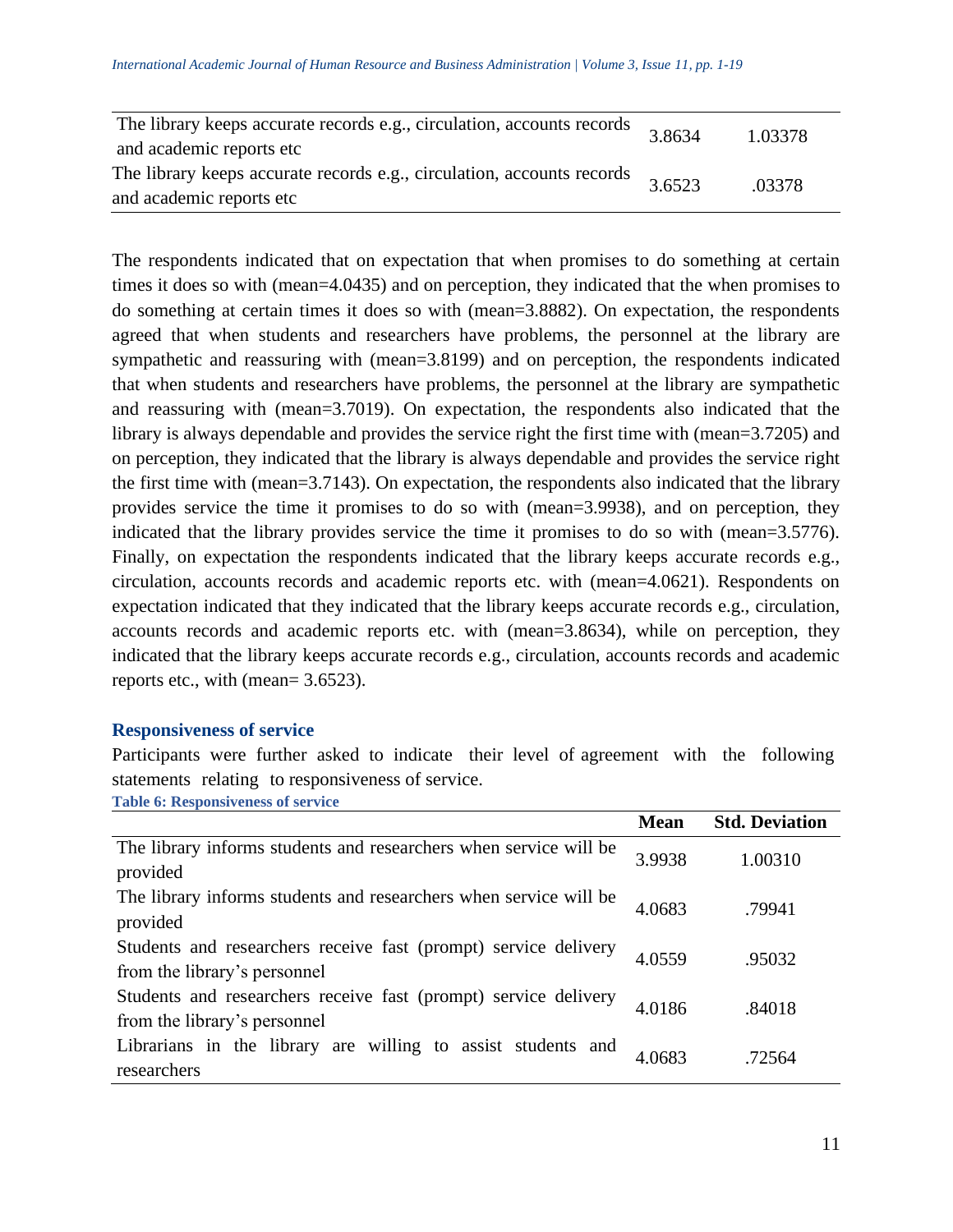| Librarians in the library are willing to assist students and $4.1553$ | .72937 |
|-----------------------------------------------------------------------|--------|
| researchers                                                           |        |
| Personnel of library are not too busy to respond promptly to $4.1654$ | .72851 |
| students' requests.                                                   |        |

The respondents indicated that on expectation that the library informs students and researchers when service will be provided with (mean=3.9938) on perception, the respondents indicated that the library informs students and researchers when service will be provided with (mean=4.0683). The respondents on expectation indicated that the students and researchers receive fast (prompt) service delivery from the library's personnel with (mean=4.0559) while on perception, they indicated that students and researchers receive fast (prompt) service delivery from the library's personnel with (mean=4.0186). The respondents on expectation indicated that librarians in the library are willing to assist students and researchers with (mean=4.0683) while on perception, they indicated that librarians in the library are willing to assist students and researchers with (mean=4.1553) while on Personnel of library are not too busy to respond promptly to students' requests with (mean= 4.1654).

## **Assurance of Service**

Using a five-point Likert scale, the respondents were requested to indicate how they agreed on the statements on Assurance of service with both expectation and perception. **Table 7: Assurance of service** 

|                                                                              | <b>Mean</b> | <b>Std. Deviation</b> |
|------------------------------------------------------------------------------|-------------|-----------------------|
| Students can trust the library personnel                                     | 3.9130      | .80925                |
| Students can trust the library personnel                                     | 3.8820      | .72783                |
| The library personnel inspire confidence                                     | 4.1615      | .81318                |
| The library personnel inspire confidence                                     | 3.9689      | .91803                |
| The library personnel are polite                                             | 4.0932      | .82007                |
| The library personnel are polite                                             | 4.0186      | .95833                |
| Personnel receive adequate support from the library management to<br>improve | 3.8696      | .88127                |
| Personnel receive adequate support from the library management to<br>improve | 3.7826      | .73905                |

The respondents indicated that on expectation that the students can trust the library personnel with (mean=3.9130), while on perception, the respondents indicated that students can trust the library personnel with (mean=3.8820), while on perception, the respondents indicated that the respondents indicated that on expectation that the library personnel inspire confidence with (mean=4.1615). The respondents indicated that on expectation that the library personnel inspire confidence with (mean=3.9689), while on perception, the respondents indicated that the library personnel are polite with (mean=4.0932), while on perception, the respondents indicated that the library personnel are polite with (mean=4.0186). The respondents indicated that on expectation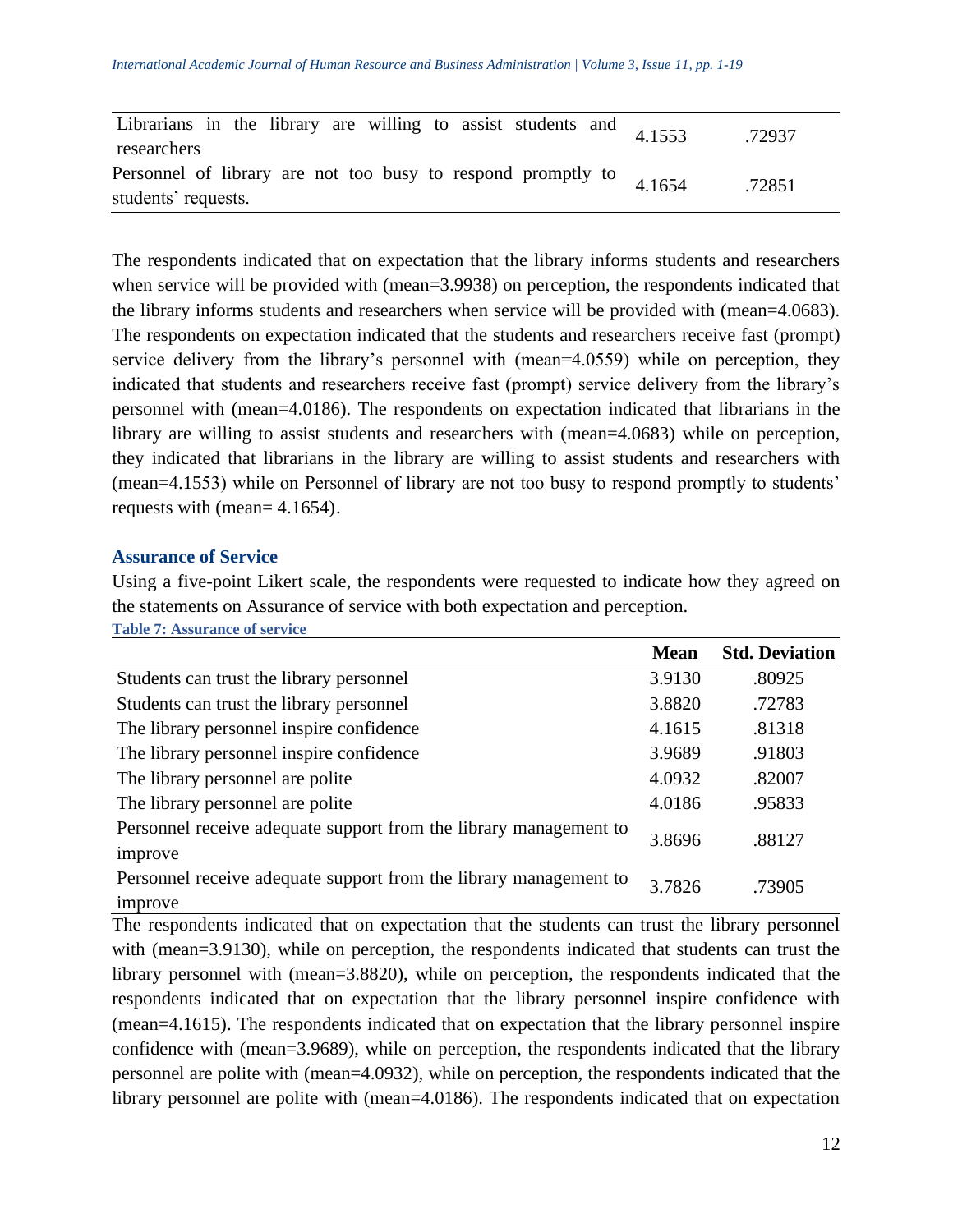that the personnel receive adequate support from the library management to improve with (mean=3.8696), while on perception, the respondents indicated that the personnel receive adequate support from the library management to improve with (mean=3.7826).

### **Empathy of services**

Using a five-point Likert scale, the respondents were requested to indicate how they agreed on the statements on Empathy of services with both expectation and perception.

**Table 8: Empathy of services** 

|                                                                                                                                                |             | Std.             |
|------------------------------------------------------------------------------------------------------------------------------------------------|-------------|------------------|
|                                                                                                                                                | <b>Mean</b> | <b>Deviation</b> |
| Students and researchers receive individualized attention from library<br>personnel (e.g., doing something extra from student and researchers) | 3.8323      | .82338           |
| Students and researchers receive individualized attention from library<br>personnel (e.g., doing something extra from student and researchers) | 3.6211      | .76603           |
| librarian gives the student and researchers individual attention                                                                               | 3.9068      | .80468           |
| librarian gives the student and researchers individual attention                                                                               | 3.6646      | .88702           |
| Librarians do know what the needs of the students are<br>(e.g.,<br>recognizing students as customers)                                          | 4.0870      | .86884           |
| Librarian do know what the needs of the students are (e.g.,<br>recognizing students as customers)                                              | 4.1429      | .86499           |
| The library personnel have students' best interest at heart (the librarian<br>pay attention to the student and researchers)                    | 4.3540      | .71072           |
| The library personnel have students' best interest at heart (the librarian<br>pay attention to the student and researchers)                    | 3.8944      | 1.00376          |
| The librarian personnel are easily accessible to student (e.g., easily<br>available to see, contact via phone or send email)                   | 4.1801      | .66038           |
| The library personnel have students' best interest at heart (the librarian<br>pay attention to the student and researchers)                    | 3.8696      | .90229           |

The respondents indicated that on expectation that the students and researchers receive individualized attention from library personnel (e.g., doing something extra from student and researchers) with (mean=3.8323), while on perception, the respondents indicated that the students and researchers receive individualized attention from library personnel (e.g., doing something extra from student and researchers) with (mean=3.6211) The respondents indicated that on expectation that the librarian gives the student and researchers individual attention with (mean=3.9068), while on perception, the respondents indicated that the librarian gives the student and researchers individual attention with (mean=3.6646). The respondents indicated that on expectation that the librarian does know what the needs of the students are (e.g., recognizing students as customers) with (mean=4.0870), while on perception, the respondents indicated that the librarian do know what the needs of the students are (e.g., recognizing students as customers)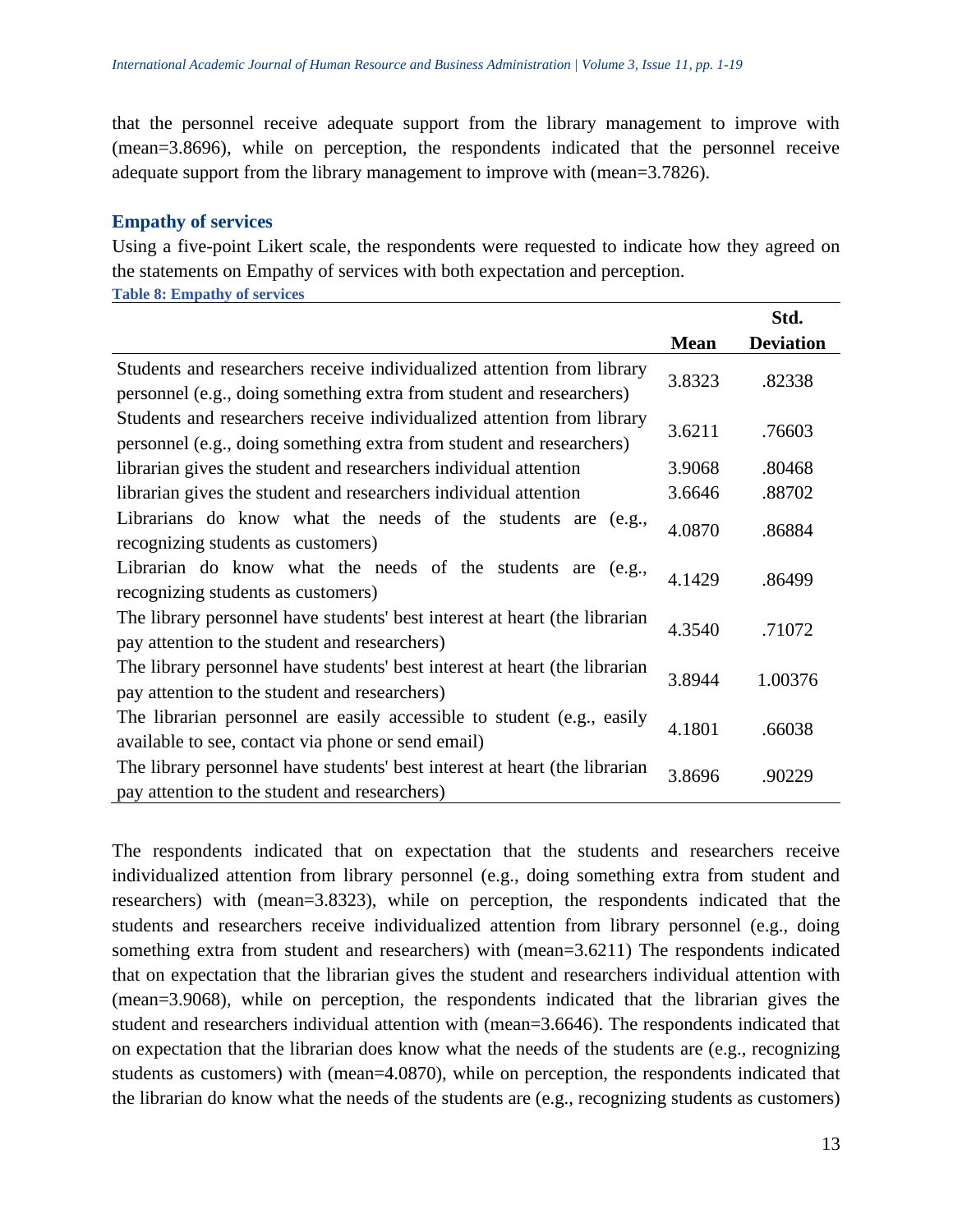with (mean=4.1429). The respondents indicated that on expectation that the library personnel have students' best interest at heart (the librarian pay attention to the student and researchers) with (mean=4.3540), while on perception, the respondents indicated that the library personnel have students' best interest at heart (the librarian pay attention to the student and researchers) with (mean=3.8944). The respondents indicated that on expectation that the librarian personnel are easily accessible to student (e.g., easily available to see, contact via phone or send email) with (mean=4.1801), while on perception, the respondents indicated that the library personnel have students' best interest at heart (the librarian pay attention to the student and researchers) with (mean=3.8696).

## **User satisfaction**

Using a five-point Likert scale, the respondents were requested to indicate how they agreed on the statements on Empathy of services with both expectation and perception. **Table 9: User satisfaction**

|                                                                       | <b>Mean</b> | <b>Std. Deviation</b> |
|-----------------------------------------------------------------------|-------------|-----------------------|
| I will recommend the library to my colleagues and my friends.         | 4.0124      | .82149                |
| The library meets my expectation                                      | 3.8447      | .68519                |
| I intend to return to the library for their services                  | 3.8323      | .93699                |
| What the library had advertised is similar to what I have experienced | 3.8323      | .84584                |
| The library has made me feel valued as a library user/client          | 3.8137      | .80781                |
| I would like to be informed on the library new services               | 3.8634      | .81775                |
| I am highly satisfied with the services offered by the library.       | 3.9565      | .83177                |

The respondents indicated that they will recommend the library to my colleagues and my friends with (mean=4.0124). The respondents also indicated that the library meets my expectation with (mean=3.8447), further, the respondents indicated that they intend to return to the library for their services with (mean=3.8323). The respondent also indicated that what the library had advertised is similar to what I have experienced with (mean=3.8323). Respondents indicated that the library has made me feel valued as a library user/client with (mean=3.8137). The respondents indicated that they would like to be informed on the library new services with (mean=3.8634). Finally, the respondents indicated that they are highly satisfied with the services offered by the library with (mean=3.9565).

## **Discussion and Conclusion**

In conclusions, services are difficult to describe since they cannot be seen, tested, felt, or even smelled, making demand adjustments exceedingly tough to achieve. In order to decrease ambiguity, clients search for signs of service quality in the location, personnel, pricing, or anything else they may look at or observe. Due to customer feedback, several worthy representations have been developed to bridge the gap between customers and service givers.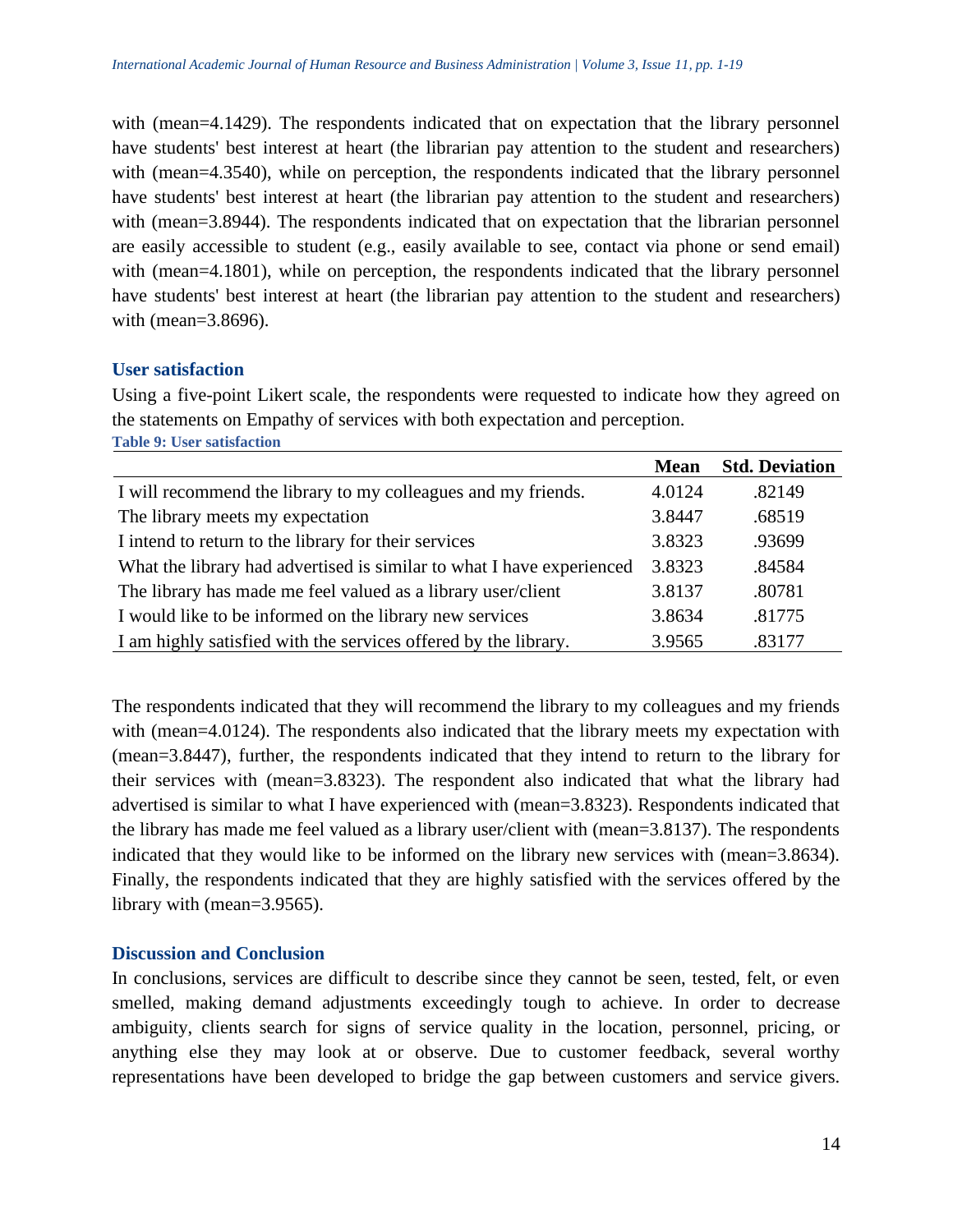The SERVQUAL model and the Gap model are two approaches that were utilized in this study to assist identify customer requirements from quality perception.

#### **REFERENCES**

- Adeniran, P. (2011). User satisfaction with academic libraries services: Academic staff and Students' perspectives. International Journal of Library and Information Science, 209.
- Agbor, J., M. (2011). The relationship between Customer Satisfaction and Service Quality. A Study of three service sectors in Umea. Published thesis; Umea School of Business, Umea University; www. Usbe.umu.se.
- Aldrich, H. and Herker, D. (1997).' Boundary spanning roles and organizational structure', Academy of Management Review, April: 217-230.
- Al-Azzam, A., F., M. (2015). The Impact of Service Quality Dimensions on Customer Satisfaction: A Field Study of Arab Bank in Irbid City, Jordan. European Journal of Management & Corporate Affairs, 2(5), 27-47.
- Amollo, B., A. (2011). Digitization for libraries in Kenya. 2nd International Conference on African digital Libraries and Archives.
- Andaleeb. S. & Simmonds. P. (No date) Explaining User Satisfaction with Academic libraries Strategic Implications
- Anderson, E. W., Fornell, C., & Rust, R. T. (1997). Customer satisfaction, productivity, and Profitability: differences between goods and services. Marketing science, 16, 129-145.
- Anderson, E., W. & Fornell, C. (1994) A customer satisfaction research prospective. Rust, T R. & Oliver, R. T (Eds), Service Quality: New Directions in Theory and Practice (PP241- 268). Thousand Oaks, CA; Sage publications.
- Armstrong, K (2012). Principles of Marketing, 14th Edition, New Jersey. USA Pearson Education Inc.
- Babakus, E. (2004). Linking perceived quality and customer satisfaction to store traffic and revenue growth. Decision sciences,35(4),713-737.
- Bedi, K. (2006). Quality management, Oxford: Oxford University Press.
- Boulding, W., Kalra, A., Staelin, R., & Zeithaml, V. A. (19930. A dynamic process model of service quality; from expectations to behavioral intentions. Journal of Marketing Research, 30(1), 7.
- Bryman, A & Bell, E (2011) Business Research Methods (3rd ed.). London, UK: Oxford University Press.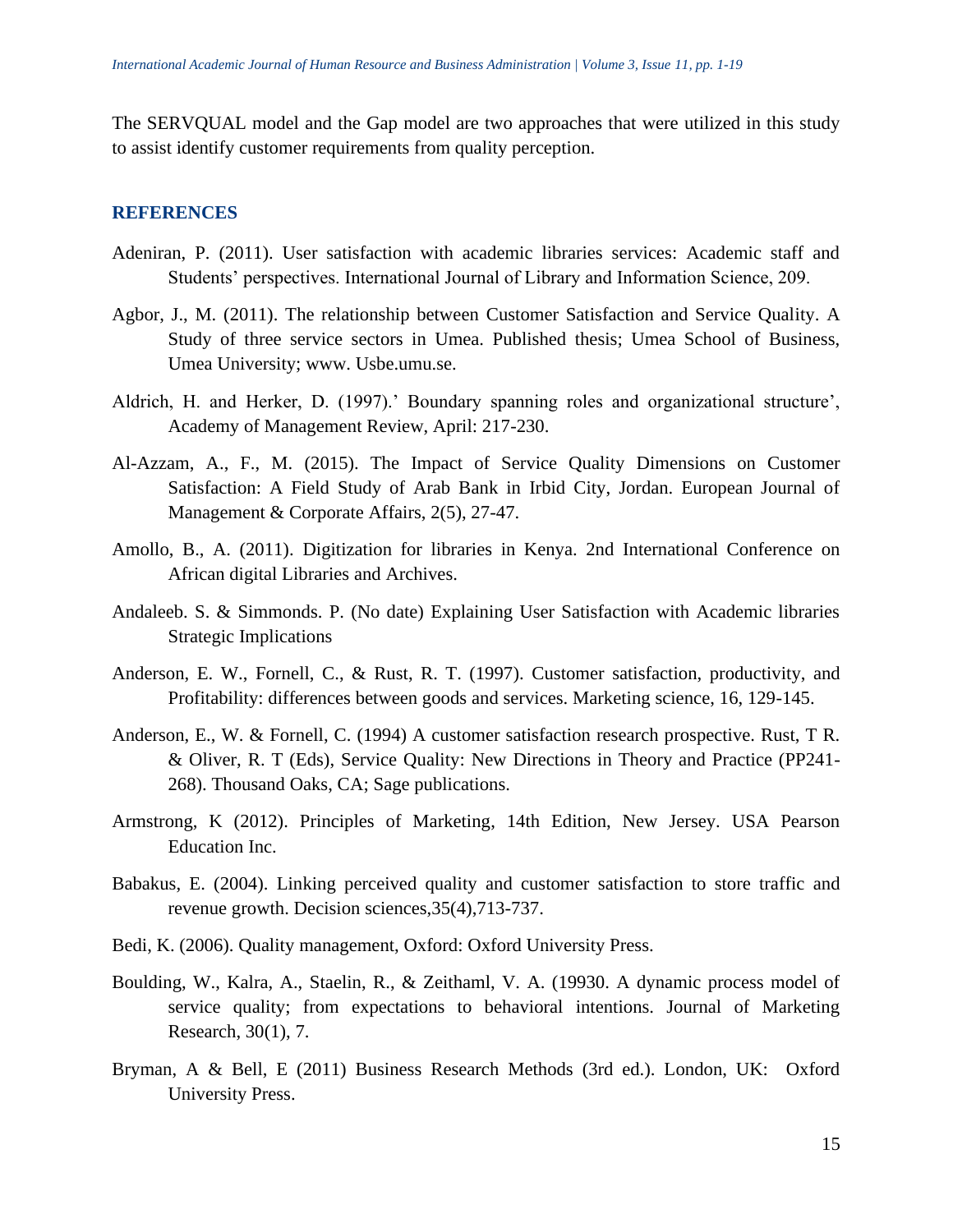- Chau, V. & Kao, Y. (2009). Bridge over Troubled Water or Long and Winding, road? Gap-5 in airline, service quality performance measures, customers trust after financial tsunami Managing Service Quality, International Research Journal of Finance and Economics, 36,76-86.
- Cooper, D., R. and Schindler, P., S. (2003), Business Research Methods, 8thed, New Delhi: Tata McGraw-Hill.
- Fitzsimmons, J., A. & Fitzsimmons, M., J. (2001). 'Service Management: Operations, Strategy and Information Technology', 3rd Edition. New York: Irwin/McGraw-Hill. Inc.
- Gathoni, N. (2016). Evaluating library service quality at Aga Khan University library, Kenya: Application of a total quality management approach. Journal of librarianship and information science.2019 vol.5(1) 123-136.
- Ghost, H. & Gnanadhas, M. (2011). Effect of Service Quality in Commercial Banks on the Customer satisfaction: An Empirical Study. International Journal of Multidisciplinary Research,6,19-37.
- George, R. (2004). Marketing South African tourism. 2nd ed. Cape Town; Oxford. Bryman, A. and Bell, E. (2011). Business Research Methods. New York: Oxford University Press.
- Gronroos, C. (2001) 'The perceived service quality concept-a mistake?', Managing Service Quality,  $11(3)$ .
- Hernon, P., & Altman, E. (19980. Assessing service quality: American Library Association.
- Kandampully, J. (1997).' Firms should give loyalty before they expect it from customers, Managing Service Quality'.
- Kavulya, J., M. (2004). University Libraries in Kenya. A Study of Their Practices and Performance. 177-8.
- Kavulya, J., M. (2006). Trends in funding of university libraries in Kenya: A Survey. The Bottom Line: Managing Library Finances 19(10;22-30.
- Kandie, H. K. (2018). Effects of Service Quality on Students' Satisfaction in Kenya Using Servperf Model: Case of St Pauls' University in Kenya. Archives of Business Research - Vol. 6., No.1.
- Kinyanjui J. W (2005). An investigation of the role of the library in facilitating e-learning: the case of African virtual university-Kenyatta University and the college of accountancy library.
- Kithome, M. (2013). Service Quality and Library User Satisfaction among Universities in Kenya.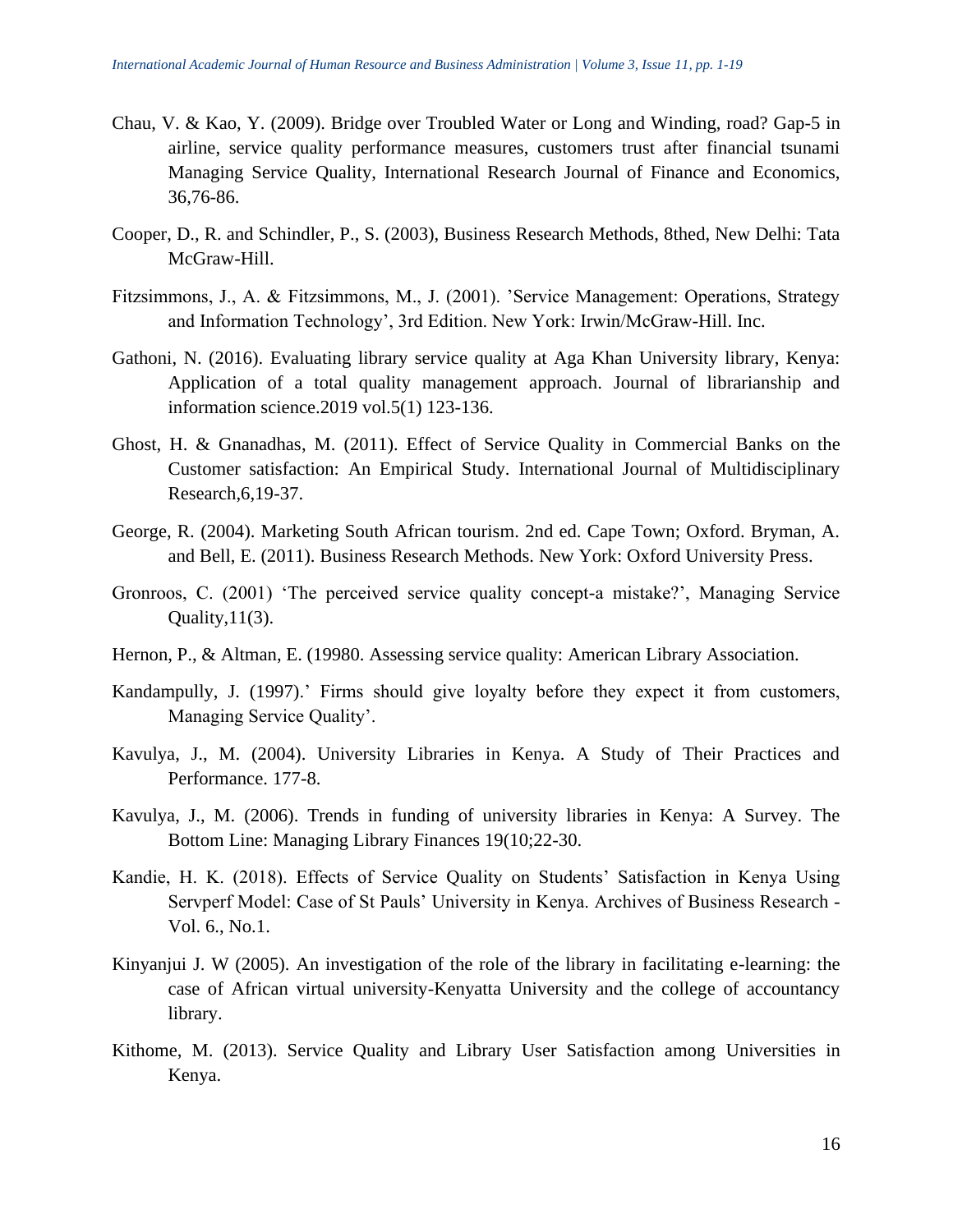- Kombo, D. K. & Tromp, D. L. A. (2006). Proposal and Thesis Writing: an introduction; Nairobi; Paulines Publications Africa.
- Kotler, P., & Amstrong, G. (1996). Principles of Marketing. Prentice. New Jersey. Kotler, P. & Armstrong, G. (2006). Principle of Marketing. 11th Edition. New Jersey; Prentice-Hall, Inc.
- Lee, H., Lee, Y. & Yoo, D. 2000. The Determinants of perceived service quality and its relationship with satisfaction', Journal of Services Marketing. 14 (3):217-231.
- Messay, S. (2012). Bank Service Quality, Customer Satisfaction and Loyalty in Ethiopian Banking Sector. Journal of Business Administration and Management Sciences Research, 1,1-9
- Miller, K. F. (2012). Service Quality in Academic Libraries: An Analysis of Libqual+tm. Scores and International Characteristics. Dissertation, University of Central Florida Orlando, Florida. (oldlibqual.org/documents/admin/Miller1.pdf. Accessed on 1<sup>st</sup> March2017)
- Mutinda, J. M. (2020). The Effect of service quality on customer satisfaction among hotels in Nairobi County Kenya (Thesis, Strathyre University).
- Mutua, S.W. (2013). A survey into factors that influence customers satisfaction in supermarkets within Nakuru town, Kenya, unpublished project, University of Nairobi.
- Nitecki, D. (1996). Changing the concept and measure of service quality in academic libraries. Journal of academic librarianship 22(3) 18-190.
- Olatokun, W. M. and Ojo, F.O. (2014). Influence of service quality on consumers' Satisfaction with mobile telecommunication service in Nigeria. Information Development, 32(3), 398-408.
- Oliver, R.L. (1980). A Cognitive Model of the antecedents and consequences of satisfaction.
- Oliver, R. L. (1977). Effect of expectation and disconfirmation on post exposure Product Evaluations-An alternative interpretation, Journal of Applied Psychology 62(4),480 – 486.
- Oliver, R.L. (1997) Satisfaction: A Behavioral Perspective on the consumer. New York.
- Owalo, E. (2009). Customer Satisfaction Survey, Nairobi, Kenya: Ministry of Finance.
- Parasuraman, A., Zeithaml, V. A., & Berry, L. L. (1985). A conceptual model of service quality and its implications for future research, Journal of Marketing, 49, 41-50.
- Parasuraman, A., Zeithaml, v. A., & Berry, L.L. (1988). SERVQUAL: A multiple- item Scale for measuring consumer perceptions of service quality,Journal of Retailing, 64(1), 12-40.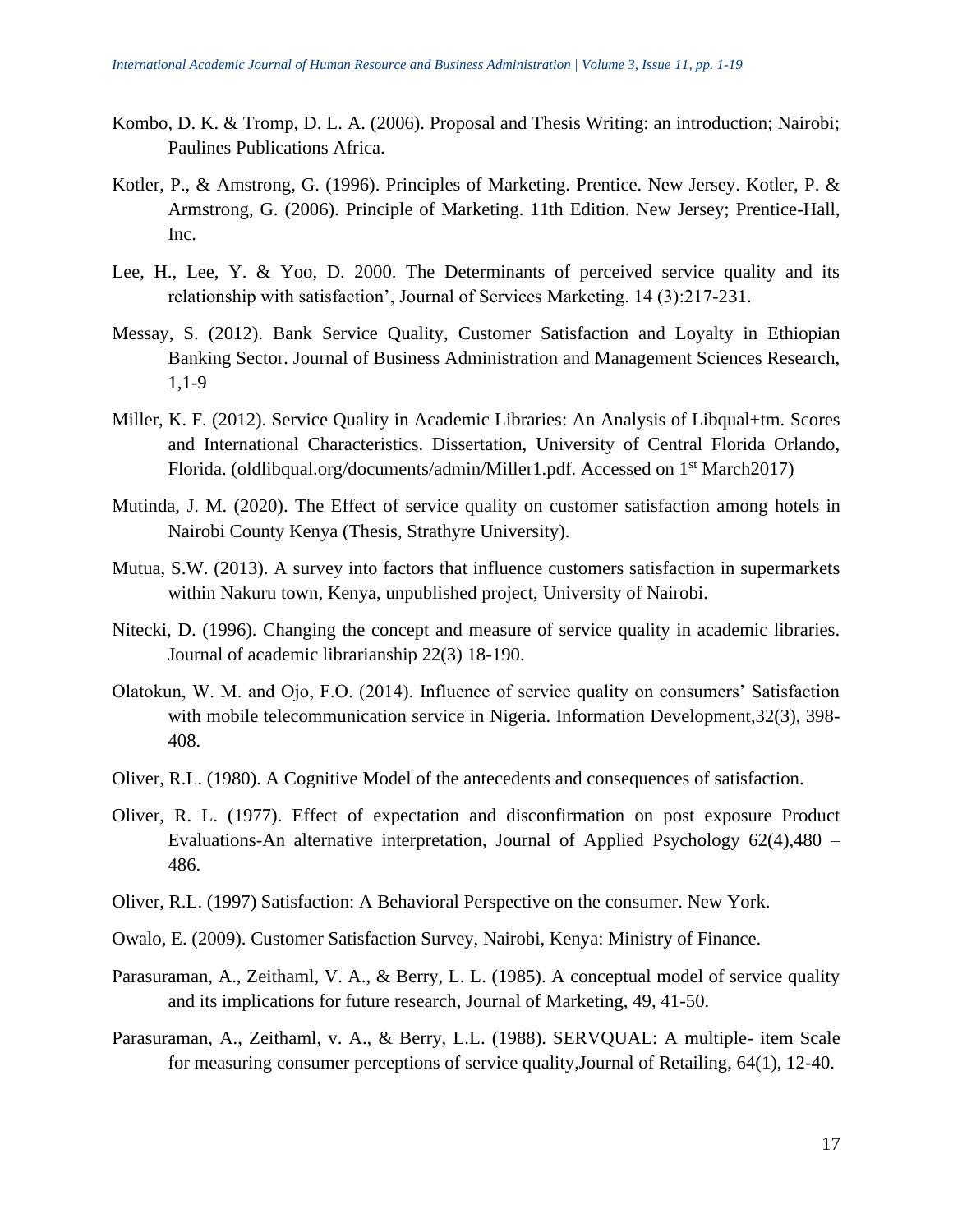- Payne, A. (1993). The Essence of Services Marketing. UK: Prentice Hall Ltd. Oxford advanced learners' dictionary 1991. Ed. By Wehmeier, S.6th ed. Oxford University Press.
- Rehema, M., O. (2015). Effects of Service Quality and Customer Satisfaction in Banking Industry. A Case of Kenya Commercial Bank (KCB).
- Sahu, A. K (2007). Measuring service quality in an academic library; An Indian case study. Library Review 56(3); 234-243.
- Schalkwyk, R.D. V. 'The impact of leadership practices on services quality in private higher education in South Africa.' 2011.
- Sekaran, U. (2003). Research methods for business: a skill building approach, 4thed. New York: John Wiley & Sons.
- Simmonds, P. L. (2001). "Usage of Academic Libraries: the role of service quality resources, and user characteristics." (online). Available from www.findarticles.com.(2005).
- Stein, J. (1997). Feedback from a captive audience: Reflections on the results of a SERVQUAL survey of interlibrary loan services at Carnegie Mellon University libraries. Proceedings of the second North Umbria International Conference on Performance Measurement in Libraries and Information
- Services (pp. 207-222). Newcastle upon Tyne, England: University of North Umbria at Newcastle.
- Toosi, N. & Kohanali, R. (2011). The study of Airline Service Quality in the Qeshm free Zone by Fuzzy Logic. Journal of Management and Computer Sciences,2(1), 171-
- Walliman, N (2011). Your Research Project: Designing and Planning your Work (2nd ed.) London, UK: Sage Publications Industry in Bangladesh. International journal of research in finance and marketing,2(2),1-25.
- Williams, C. and Buswell, J. 2003. Service quality in leisure and tourism, Oxon: CABI Publishing
- Wilson, A., Zeithaml V. A., Bitner, M. J and Gremier, D.D. (2008).'Services Marketing: Integrating customer Focus Across the firm',  $1<sup>st</sup>$  European Edition. Berkshire (UK): McGraw-Hill Education.
- Zeithaml, V. A., Parasuraman, A., & Berry, L. (1990) Delivering quality service Balancing customer perceptions and expectations. New York, NY: Free Press.
- Zeithaml, V.A. and Bitner, M.J. (2003). Service marketing integrating customer focus across the firm. 3rd Edition, New York; McGraw-Hill/Irwin.